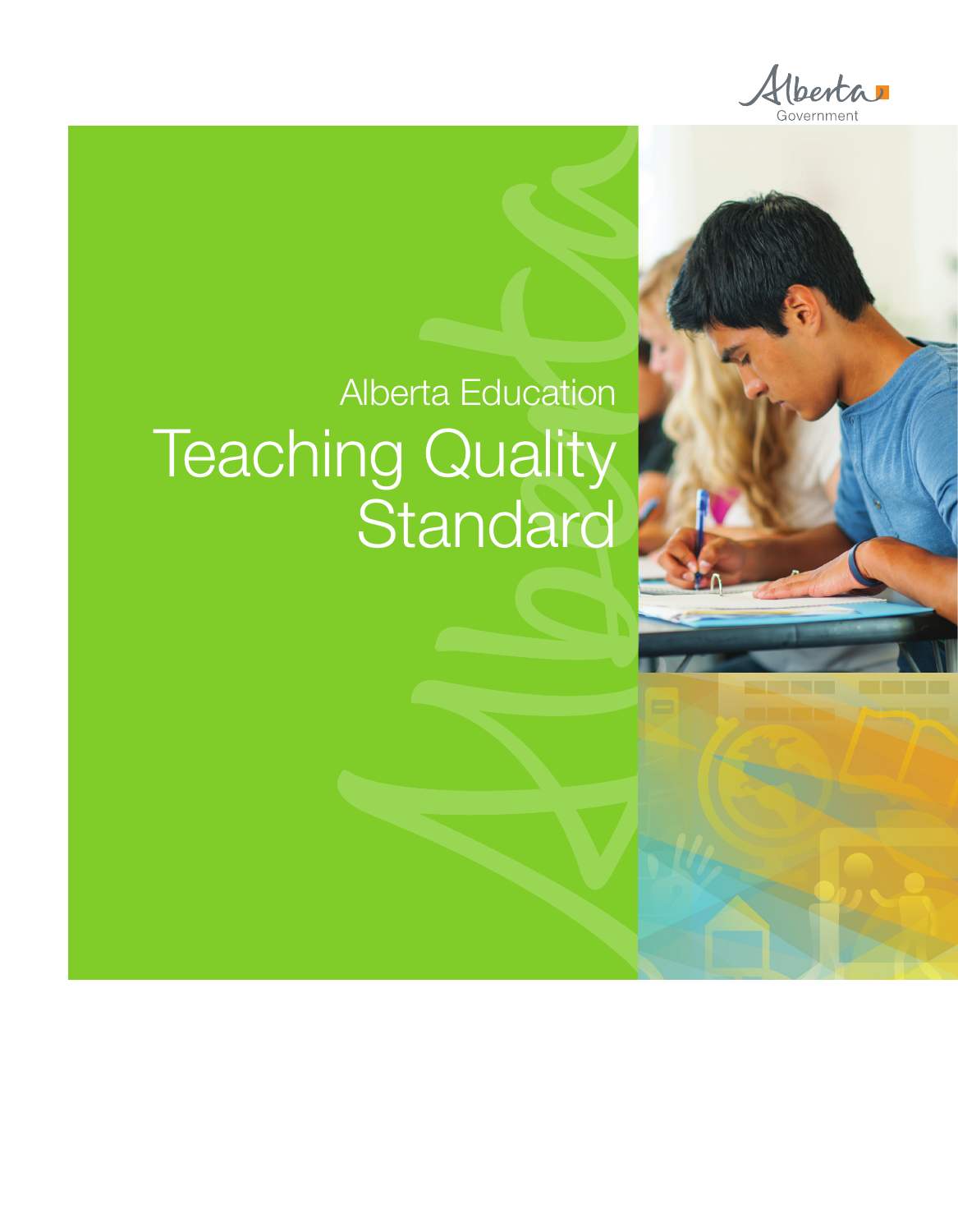# Teaching Quality **Standard**

#### **Whereas**

Alberta's teachers, students, parents, educational leaders, and members of the public have a strong will to ensure all Alberta students have access to quality learning experiences that enable their achievement of the learning outcomes outlined in programs of study.

#### **Whereas**

Alberta teachers provide inclusive learning environments in which diversity is respected and members of the school community are welcomed, cared for, respected and safe.

#### **Whereas**

Alberta teachers play a fundamental role in establishing the conditions under which the learning aspirations and the potential of First Nations, Métis and Inuit students will be realized.

#### **Whereas**

quality teaching occurs best when teachers work together with other teachers in the common interest of helping all students succeed in diverse and complex learning environments.

#### **Whereas**

the *Teaching Quality Standard* provides a framework for the preparation, professional growth, supervision and evaluation of all teachers.

#### **Whereas**

students, parents and other partners in education should be confident that Alberta teachers demonstrate the *Teaching Quality Standard* throughout their careers.

#### **Whereas**

it is important to recognize the value of a consistent standard of professional practice for all teachers in the province.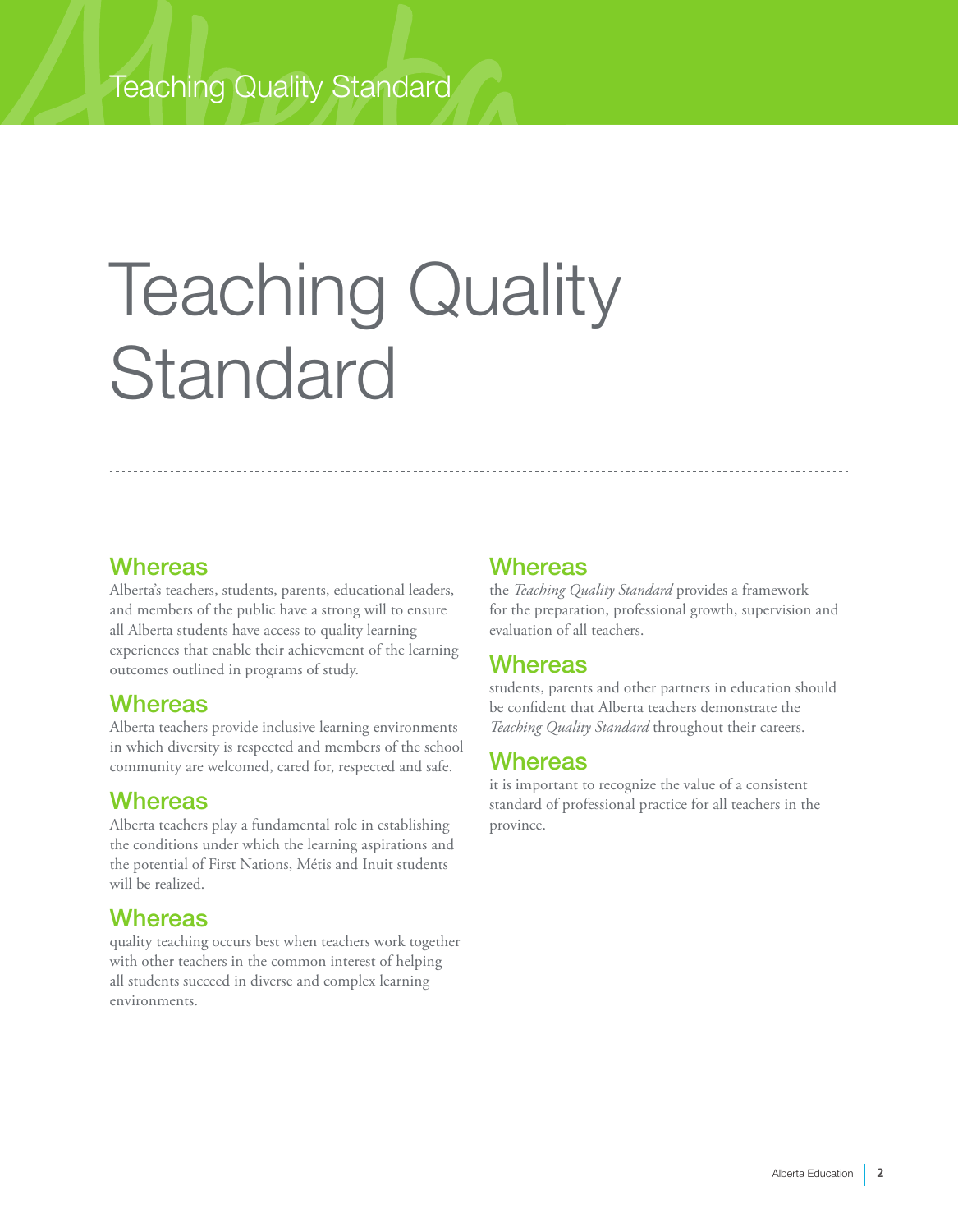#### 1. **In the context of this document:**

- (a) **"competency"** means an interrelated set of knowledge, skills and attitudes, developed over time and drawn upon and applied to a particular teaching context in order to support optimum student learning as required by the *Teaching Quality Standard;*
- (b) **"inclusive learning environment"** means a classroom, school, on-line learning environment or other educational setting structured to anticipate, value and respond to the diverse strengths and needs of all learners;
- (c) **"indicators"** means actions that are likely to lead to the achievement of a competency and which, together with the competency, are measurable and observable;
- (d) **"local community"** means community members who have an interest in education and the school, including neighbouring Métis settlements, First Nations and other members of the public;
- (e) **"school authority"** means a public school board, separate school board, Francophone regional authority, charter school operator or accredited private school operator;
- (f) **"school community"** means students, teachers and other school staff members, parents/guardians and school council members;
- (g) **"school council"** means a school council established under the *School Act*, or a parent advisory council established under the *Private Schools Regulation;*
- (h) **"student"** means, for the purpose of this standard, an individual enrolled in a school or required by law to attend, and includes a child younger than 6 years of age who is enrolled in an early childhood services program;
- (i) **"teacher"** means an individual who holds a certificate of qualification as a teacher issued under the *School Act.*

#### 2. **The** *Teaching Quality Standard:*

 Quality teaching occurs when the teacher's ongoing analysis of the context, and the teacher's decisions about which pedagogical knowledge and abilities to apply, result in optimum learning for all students.

3. All Alberta teachers are expected to meet the *Teaching Quality Standard* throughout their careers. In any given context, reasoned professional judgment must be used to determine whether the T*eaching Quality Standard* is being met.

4. The *Teaching Quality Standard* is described by the following competencies and indicators: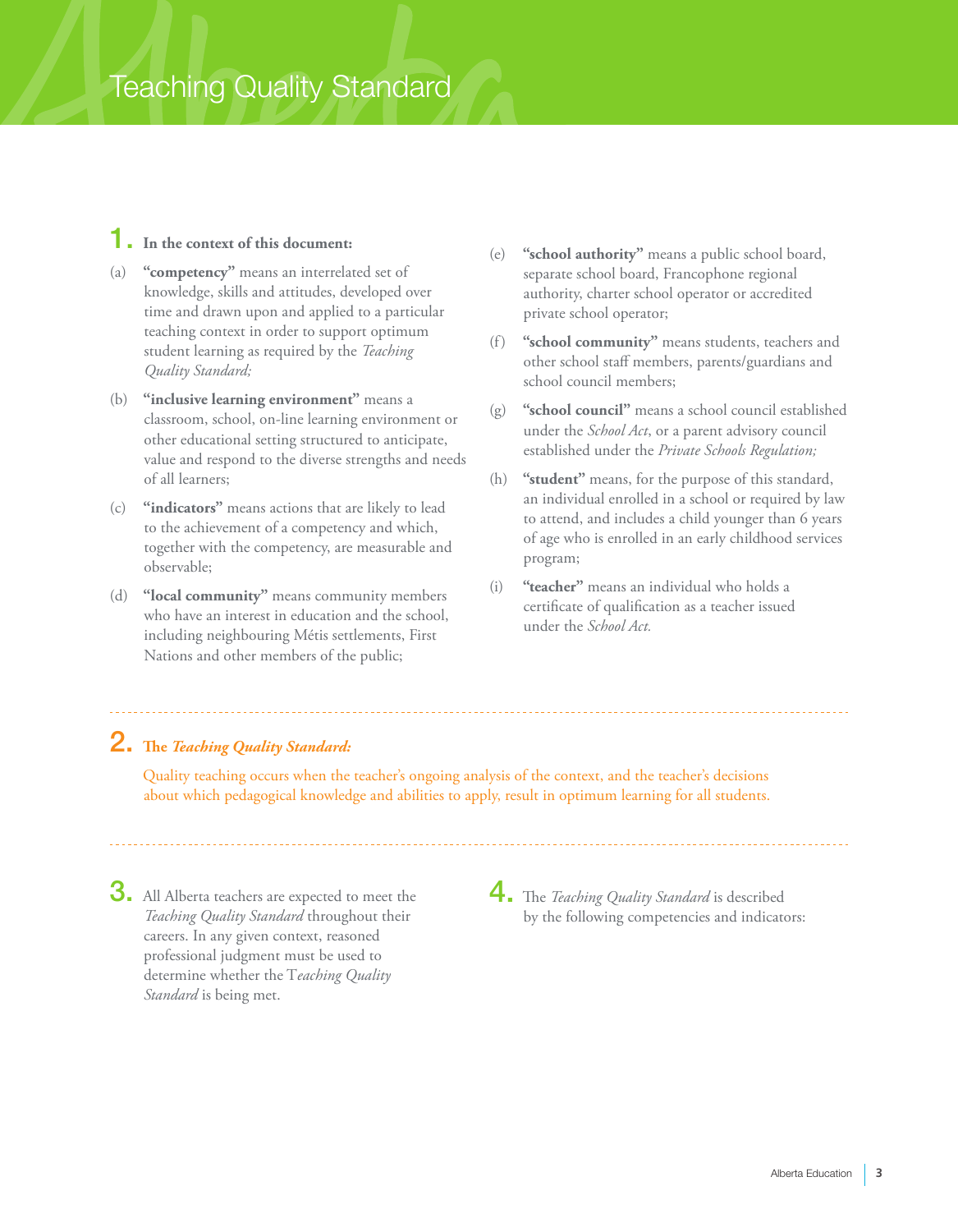## Fostering Effective **Relationships**

1. **A teacher builds positive and productive relationships with students, parents/guardians, peers and others in the school and local community to support student learning.**

 Achievement of this competency is demonstrated by indicators such as:

- (a) acting consistently with fairness, respect and integrity;
- (b) demonstrating empathy and a genuine caring for others;
- (c) providing culturally appropriate and meaningful opportunities for students and for parents/guardians, as partners in education, to support student learning;
- (d) inviting First Nations, Métis and Inuit parents/ guardians, Elders/knowledge keepers, cultural advisors and local community members into the school and classroom;
- (e) collaborating with community service professionals, including mental health, social services, justice, health and law enforcement; and
- (f) honouring cultural diversity and promoting intercultural understanding.

## Engaging in Career-Long Learning

2. **A teacher engages in career-long professional learning and ongoing critical reflection to improve teaching and learning.** 

- (a) collaborating with other teachers to build personal and collective professional capacities and expertise;
- (b) actively seeking out feedback to enhance teaching practice;
- (c) building capacity to support student success in inclusive, welcoming, caring, respectful and safe learning environments;
- (d) seeking, critically reviewing and applying educational research to improve practice;
- (e) enhancing understanding of First Nations, Métis and Inuit worldviews, cultural beliefs, languages and values; and
- (f) maintaining an awareness of emerging technologies to enhance knowledge and inform practice.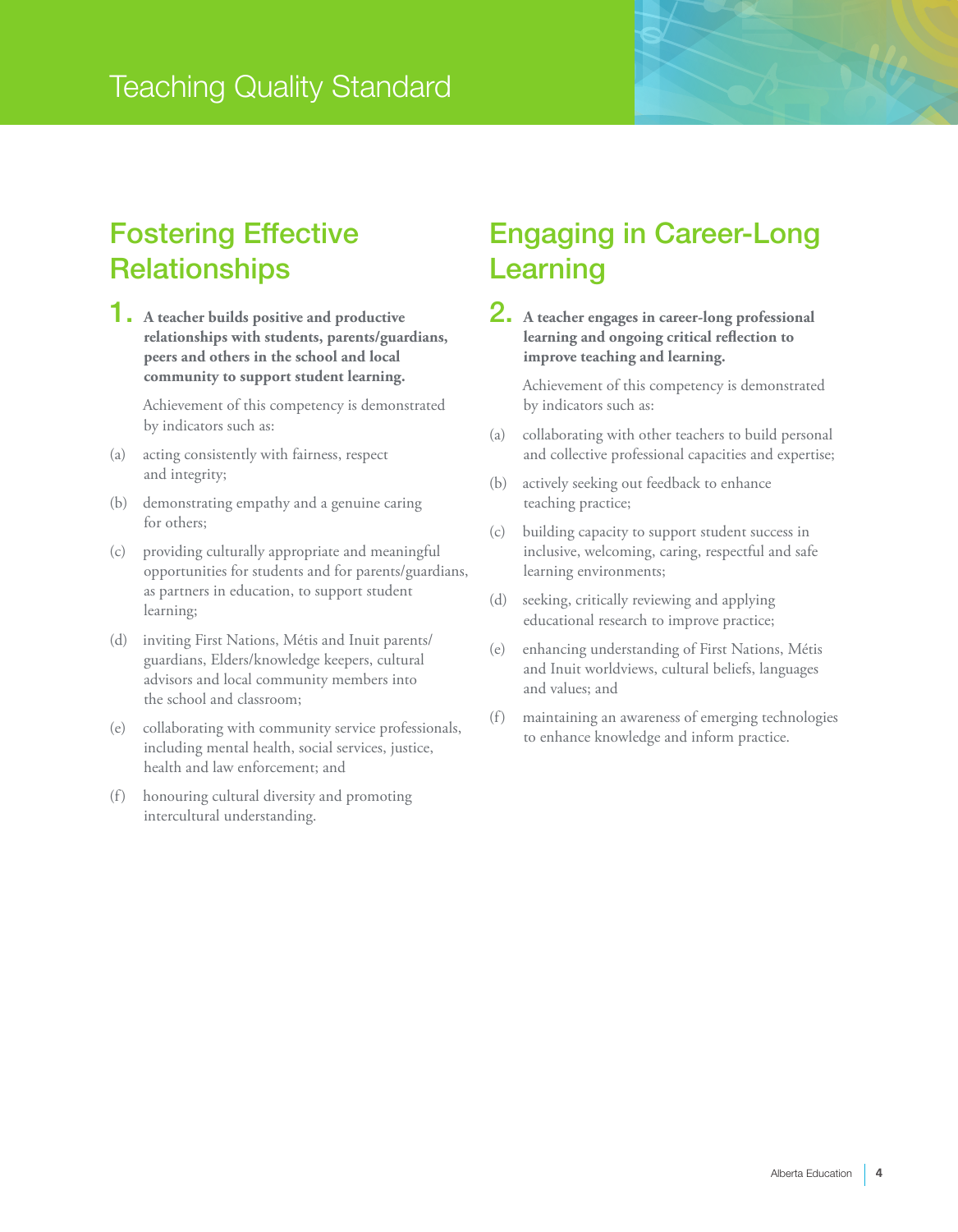## Demonstrating a Professional Body of Knowledge

3. **A teacher applies a current and comprehensive repertoire of effective planning, instruction, and assessment practices to meet the learning needs of every student.** 

- (a) planning and designing learning activities that:
	- address the learning outcomes outlined in programs of study;
	- reflect short, medium and long range planning;
	- incorporate a range of instructional strategies, including the appropriate use(s) of digital technology, according to the context, content, desired outcomes and the learning needs of students;
	- ensure that all students continuously develop skills in literacy and numeracy;
	- communicate high expectations for all students;
	- foster student understanding of the link between the activity and the intended learning outcomes;
	- consider relevant local, provincial, national and international contexts and issues;
	- are varied, engaging and relevant to students;
	- build student capacity for collaboration;
	- incorporate digital technology and resources, as appropriate, to build student capacity for:
	- acquiring, applying and creating new knowledge;
	- communicating and collaborating with others,
	- critical-thinking; and
	- accessing, interpreting and evaluating information from diverse sources;
- consider student variables, including:
	- demographics, e.g. age, gender, ethnicity, religion;
- social and economic factors;
- maturity;
- relationships amongst students;
- prior knowledge and learning;
- cultural and linguistic background;
- second language learning;
- health and well-being;
- emotional and mental health; and
- physical, social and cognitive ability;
- (b) using instructional strategies to engage students in meaningful learning activities, based on:
	- specialized knowledge of the subject areas they teach;
	- an understanding of students' backgrounds, prior knowledge and experiences;
	- a knowledge of how students develop as learners;
- (c) applying student assessment and evaluation practices that:
	- accurately reflect the learner outcomes within the programs of study;
	- generate evidence of student learning to inform teaching practice through a balance of formative and summative assessment experiences;
	- provide a variety of methods through which students can demonstrate their achievement of the learning outcomes;
	- provide accurate, constructive and timely feedback on student learning; and
	- support the use of reasoned judgment about the evidence used to determine and report the level of student learning.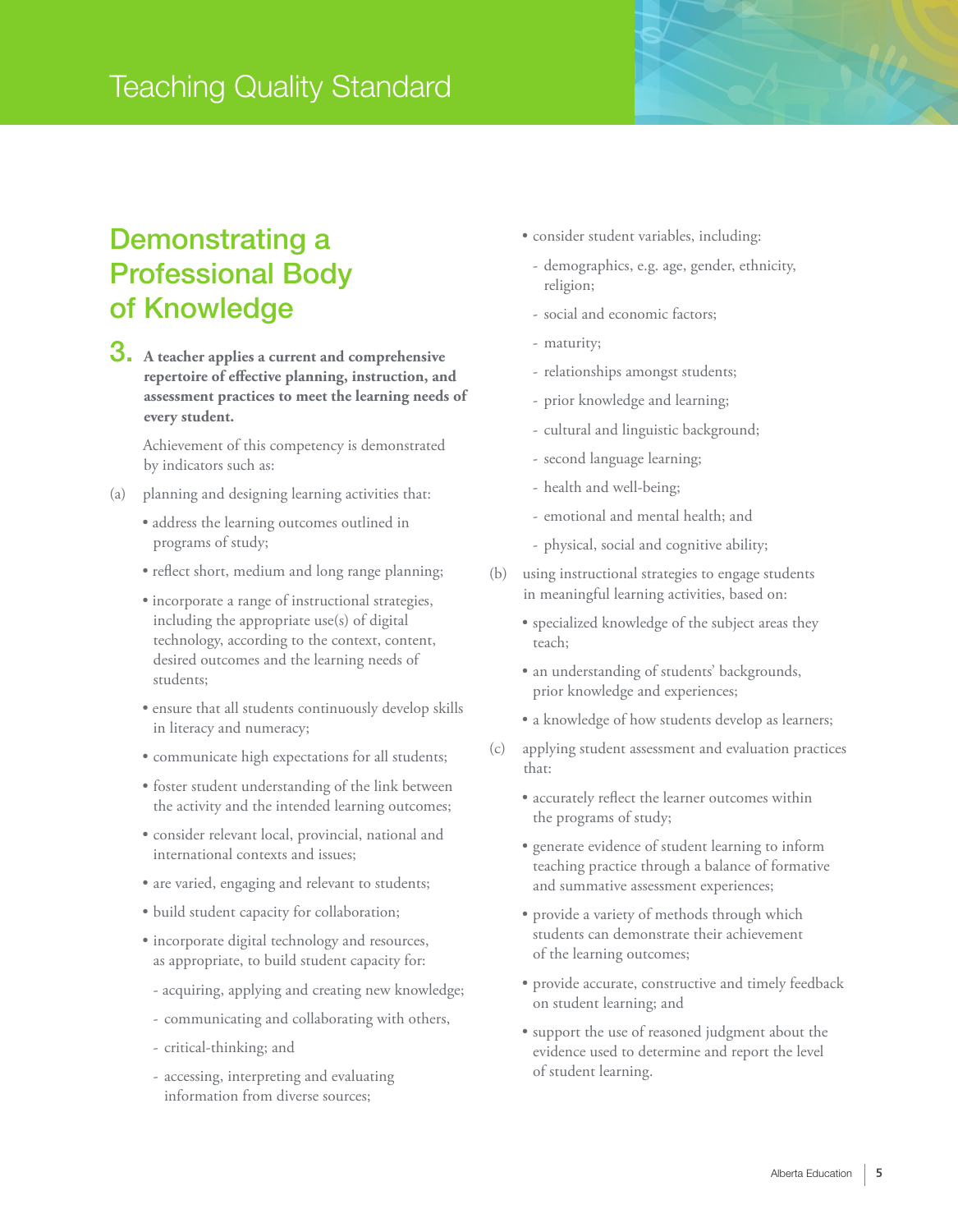## Establishing Inclusive Learning Environments

4. **A teacher establishes, promotes and sustains inclusive learning environments where diversity is embraced and every student is welcomed, cared for, respected and safe.** 

 Achievement of this competency is demonstrated by indicators such as:

- (a) fostering in the school community equality and respect with regard to rights as provided for in the *Alberta Human Rights Act* and the *Canadian Charter of Rights and Freedoms*;
- (b) using appropriate universal and targeted strategies and supports to address students' strengths, learning challenges and areas for growth;
- (c) communicating a philosophy of education affirming that every student can learn and be successful;
- (d) being aware of and facilitating responses to the emotional and mental health needs of students;
- (e) recognizing and responding to specific learning needs of individual or small groups of students and, when needed, collaborating with service providers and other specialists to design and provide targeted and specialized supports to enable achievement of the learning outcomes;
- (f) employing classroom management strategies that promote positive, engaging learning environments;
- (g) incorporating students' personal and cultural strengths into teaching and learning; and
- (h) providing opportunities for student leadership.

## Applying Foundational Knowledge about First Nations, Métis and Inuit

5. **A teacher develops and applies foundational knowledge about First Nations, Métis and Inuit for the benefit of all students.** 

- (a) understanding the historical, social, economic, and political implications of:
	- treaties and agreements with First Nations;
	- legislation and agreements negotiated with Métis; and
	- residential schools and their legacy;
- (b) supporting student achievement by engaging in collaborative, whole school approaches to capacity building in First Nations, Métis and Inuit education;
- (c) using the programs of study to provide opportunities for all students to develop a knowledge and understanding of, and respect for, the histories, cultures, languages, contributions, perspectives, experiences and contemporary contexts of First Nations, Métis and Inuit; and
- (d) supporting the learning experiences of all students by using resources that accurately reflect and demonstrate the strength and diversity of First Nations, Métis and Inuit.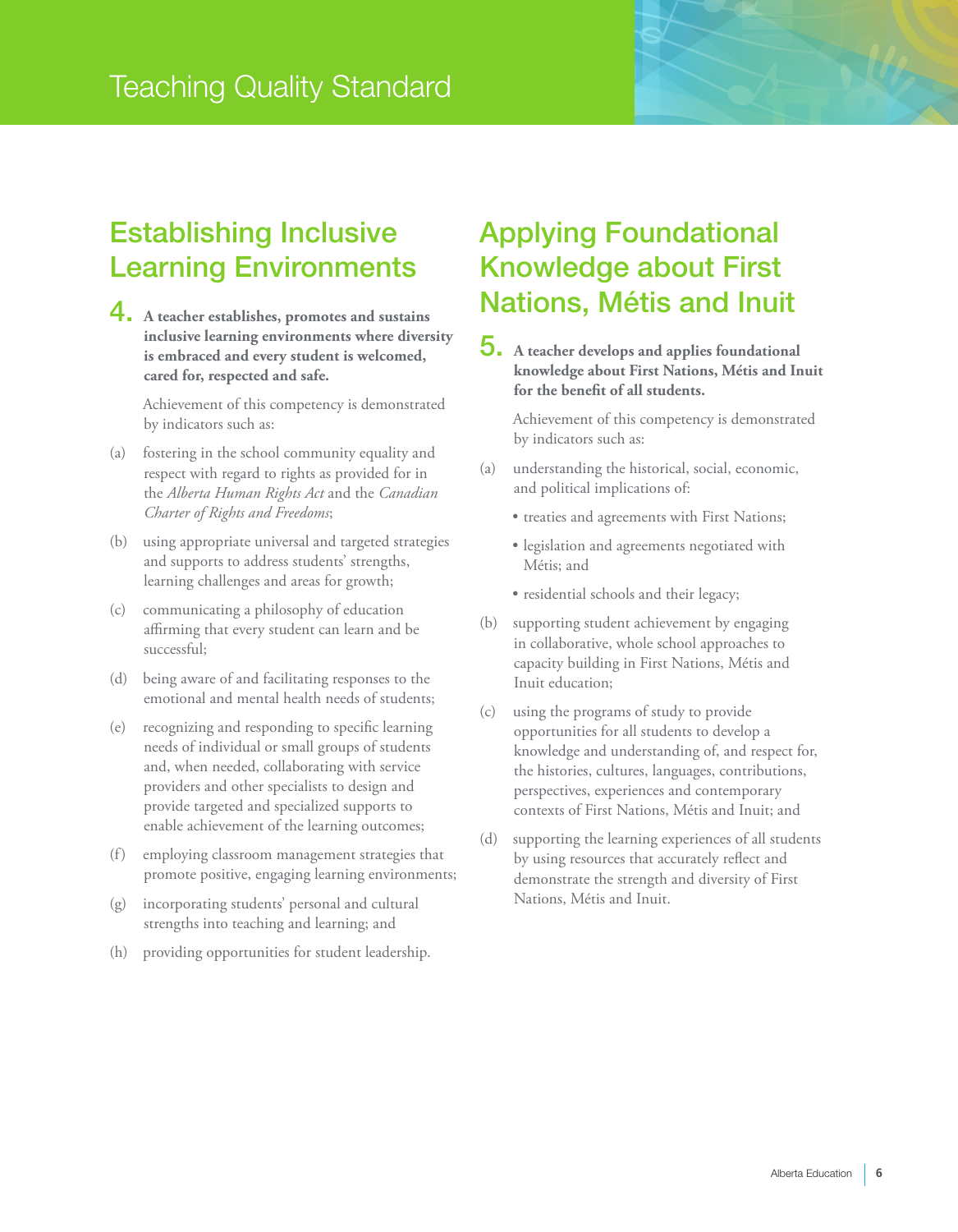## Adhering to Legal Frameworks and Policies

6. **A teacher demonstrates an understanding of and adherence to the legal frameworks and policies that provide the foundations for the Alberta education system.** 

- (a) maintaining an awareness of, and responding in accordance with, requirements authorized under the *School Act* and other relevant legislation;
- (b) engaging in practices consistent with policies and procedures established by the school authority; and
- (c) recognizing that the professional practice of a teacher is bound by standards of conduct expected of a caring, knowledgeable and reasonable adult entrusted with the custody, care or education of students.